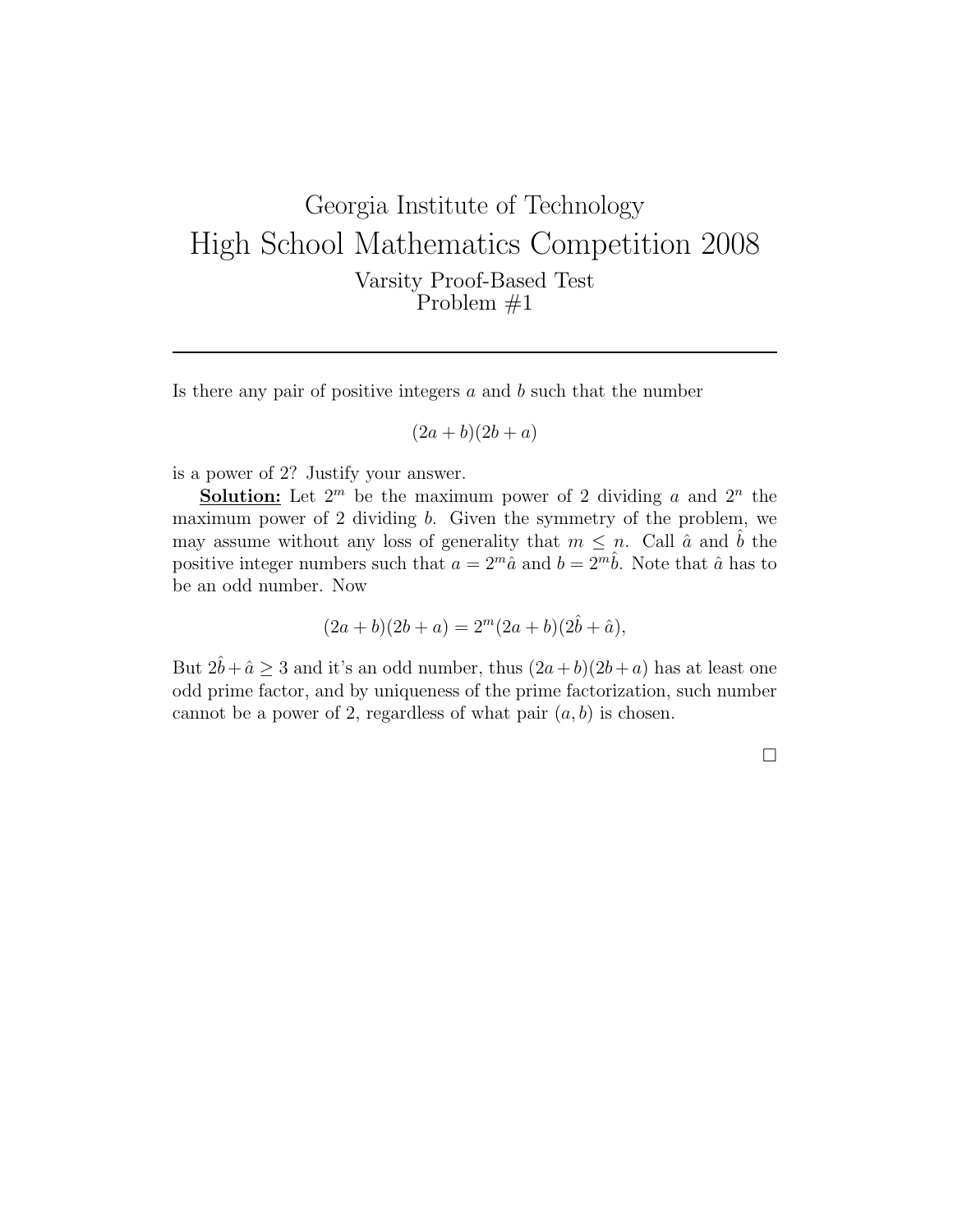Let a, b, c and d distinct real numbers such that  $a > 0$ , the equation  $x^2 - 3ax - 8b = 0$  has roots c and d, and the equation  $x^2 - 3cx - 8d = 0$  has roots a and b. Find the value of the sum  $a + b + c + d$ .

**Solution:** Note that under these conditions, none of the numbers  $a, b, c$ or d can be 0. If  $a = 0$  or  $b = 0$ , then 0 is a root of  $x^2 - 3cx - 8d = 0$ , and hence  $d = 0$ , but we know all the numbers are different, so, this cannot be the case. In the same way neither d nor c can be 0. Now,  $x^2 - 3ax - 8b = (x - c)(x - d)$ and  $x^2 - 3cx - 8d = (x - a)(x - b)$ , hence

$$
a + b = 3c \qquad ab = -8d
$$
  

$$
c + d = 3a \qquad cd = -8b
$$

Adding the two equations on the left, one has that  $a + b + c + d = 3(a + c)$ or equivalently  $b + d = 2(a + c)$ . On the other hand, multiplying the two equations on the right one gets that  $abcd = 64bd$ , and as none of the numbers is zero, one can simplify to  $ac = 64$ . Now, if one evaluates the first polynomial in  $a$  and the second in  $c$ , one would get that

$$
c^2 - 3ac - 8b = 0
$$
 and  $a^2 - 3ac - 8d = 0$ .

Adding these two equalities, one gets

$$
0 = (a2 + c2) - 6ac - 8(b + d)
$$
  
=  $(a2 + 2ac + c2) - 16(a + c) - 8ac$   
=  $(a + c)2 - 16(a + c) - 512$   
=  $[(a + c) + 16][(a + c) - 32]$ 

Note that as  $a > 0$  and  $ac = 64$ , then c is also positive, and so is  $a + c$ . Therefore  $a + c = 32$  and hence  $a + b + c + d = 96$ .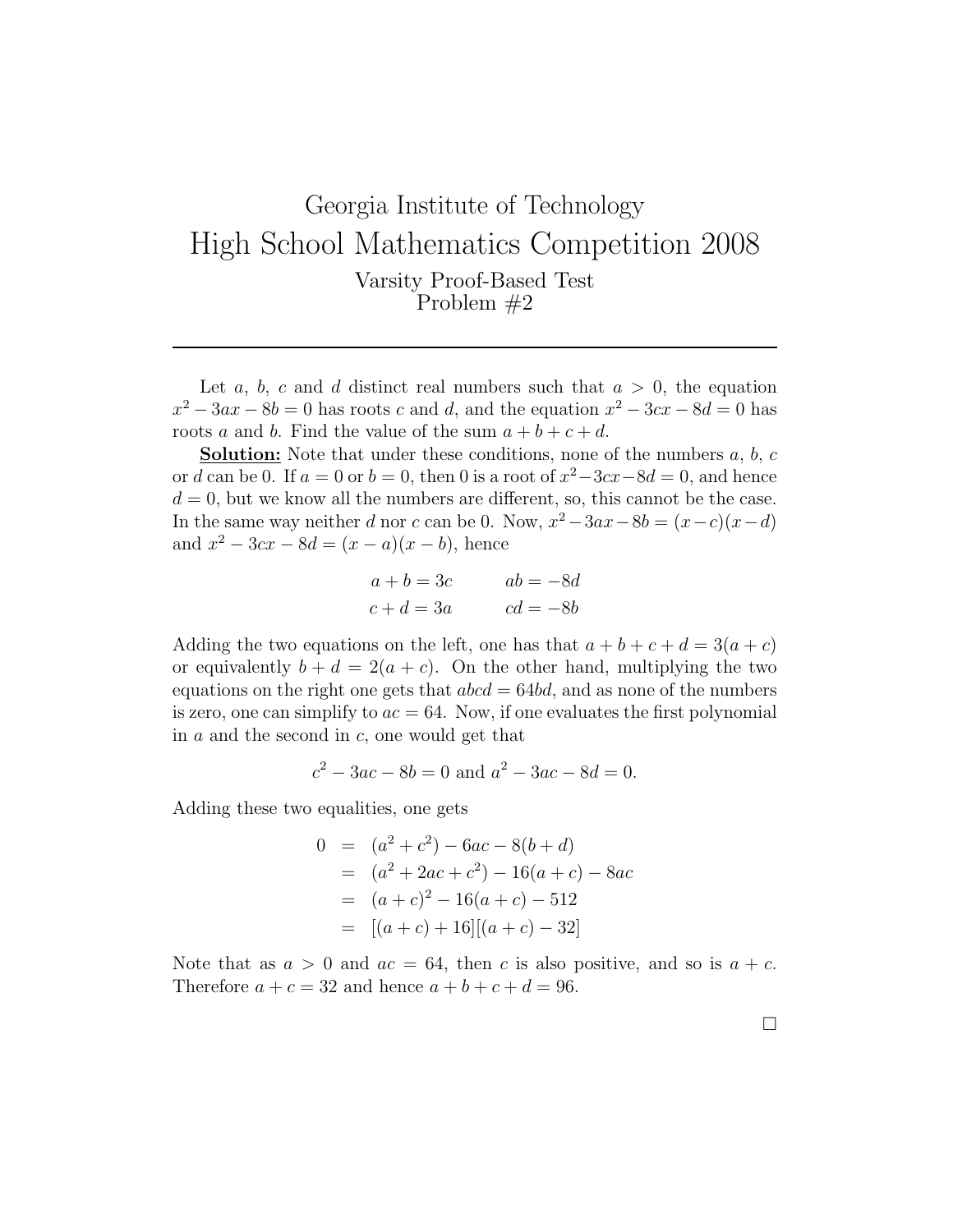Define

$$
n!! = n(n-2)(n-4)(n-6)\cdots = \prod_{k=0}^{\lfloor \frac{n-1}{2} \rfloor} (n-2k).
$$

Prove the identity

$$
\frac{(2n-3)!!2^n}{n!} = \frac{1}{2n-1} \binom{2n}{n}
$$

Solution:

$$
\frac{1}{2n-1} {2n \choose n} = \frac{1}{2n-1} \cdot \frac{(2n)!}{(n!)(n!)}
$$
  
= 
$$
\frac{1}{2n-1} \cdot \frac{(2n-1)!!(2n)(2n-2)(2n-4)\cdots 2}{(n!)(n!)}
$$
  
= 
$$
\frac{1}{2n-1} \cdot \frac{(2n-1)!!2^n(n)(n-1)(n-2)\cdots 1}{(n!)(n!)}
$$
  
= 
$$
\frac{1}{2n-1} \cdot \frac{(2n-1)!!2^n(n!)}{(n!)(n!)}
$$
  
= 
$$
\frac{1}{2n-1} \cdot \frac{(2n-1)!!2^n}{n!}
$$
  
= 
$$
\frac{(2n-3)!!2^n}{n!}
$$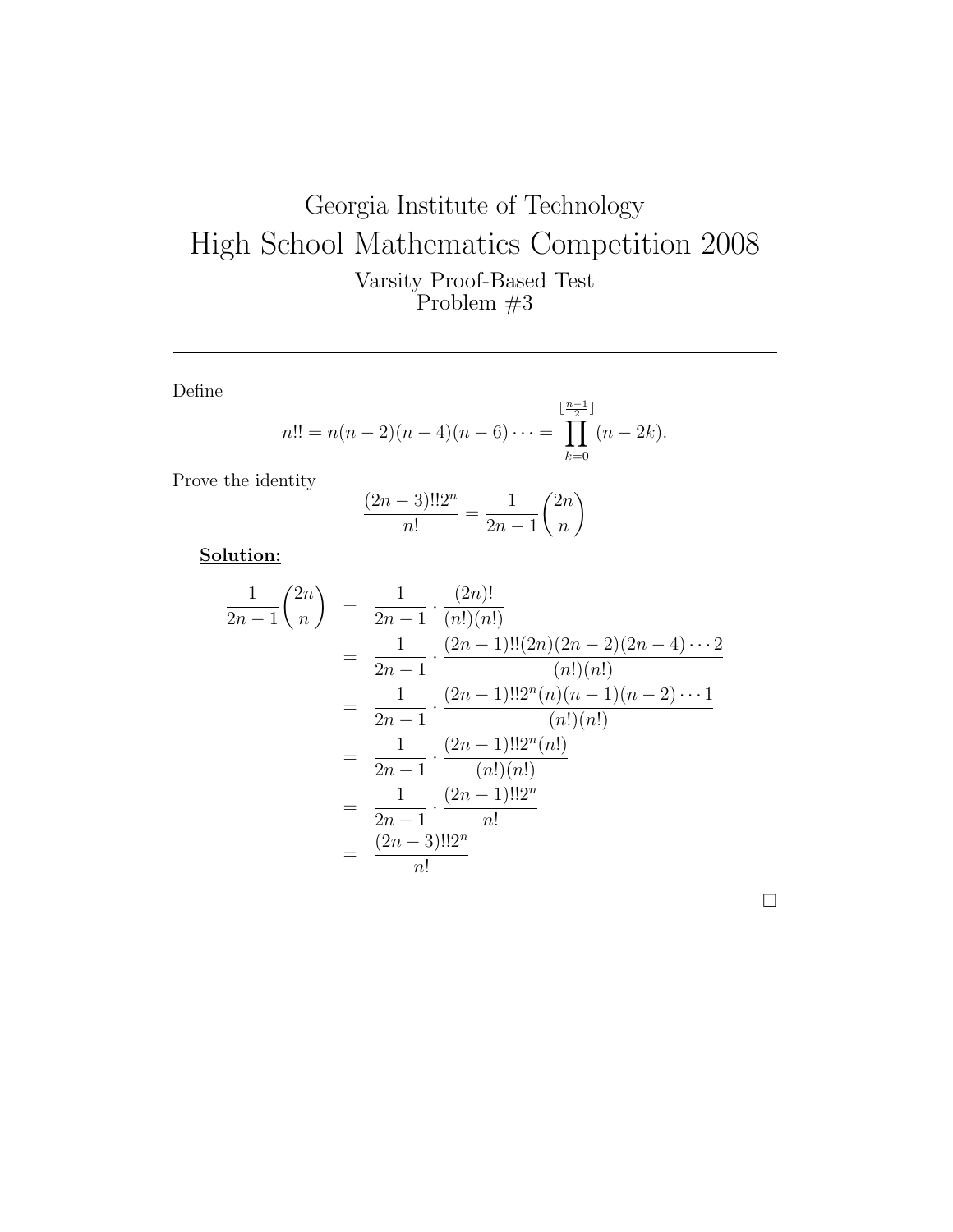Prove that for every positive integer n, there is a polynomial  $p_n(x)$  with integer coefficients and degree n such that for every real number  $\theta$ ,  $\cos(n\theta)$  =  $P_n(\cos\theta).$ 

**Solution:** For this proof we will strongly use the identity  $\cos(\alpha \pm \beta)$  $\cos \alpha \cos \beta \mp \sin \alpha \sin \beta$ . Note that

$$
\cos[(n+1)\theta] = \cos(n\theta)\cos\theta - \sin(n\theta)\sin\theta
$$
  

$$
\cos[(n-1)\theta] = \cos(n\theta)\cos\theta + \sin(n\theta)\sin\theta.
$$

and adding these two identities one gets

$$
\cos[(n+1)\theta] = 2\cos(n\theta)\cos\theta - \cos[(n-1)\theta].
$$

Now, define  $P_1(x) = x$ ,  $P_2(x) = 2x^2 - 1$ , and for  $n \ge 2$  define  $P_{n+1}(x) =$  $2xP_n(x)-P_{n-1}(x)$ . By induction, as  $P_1(x)$  and  $P_2(x)$  have integer coefficients, and if  $P_n(x)$  and  $P_{n-1}(x)$  then  $P_{n+1}(x) = 2xP_n(x) - P_{n-1}(x)$  has integer coefficients, then, what is left to prove is that for every  $n$  it holds that  $\cos(n\theta) = P_n(\cos\theta).$ 

Note that  $P_1(\cos \theta) = \cos \theta$  and  $P_2(\cos \theta) = 2 \cos^2 \theta - 1 = \cos 2\theta$ . Now, by induction, assume that  $P_n(\cos \theta) = \cos(n\theta)$  and that  $P_{n-1}(\cos \theta) = \cos[(n - \theta)]$ 1) $\theta$ . Then, as  $P_{n+1}(x) = 2xP_n(x) - P_{n-1}(x)$ , we have that

$$
P_{n+1}(\cos \theta) = 2 \cos \theta P_n(\cos \theta) + P_{n-1}(\cos \theta)
$$
  
= 2 cos(n\theta) cos \theta - cos[(n - 1)\theta]  
= cos[(n + 1)\theta].

These are known as Chebyshev polynomials of the first kind.